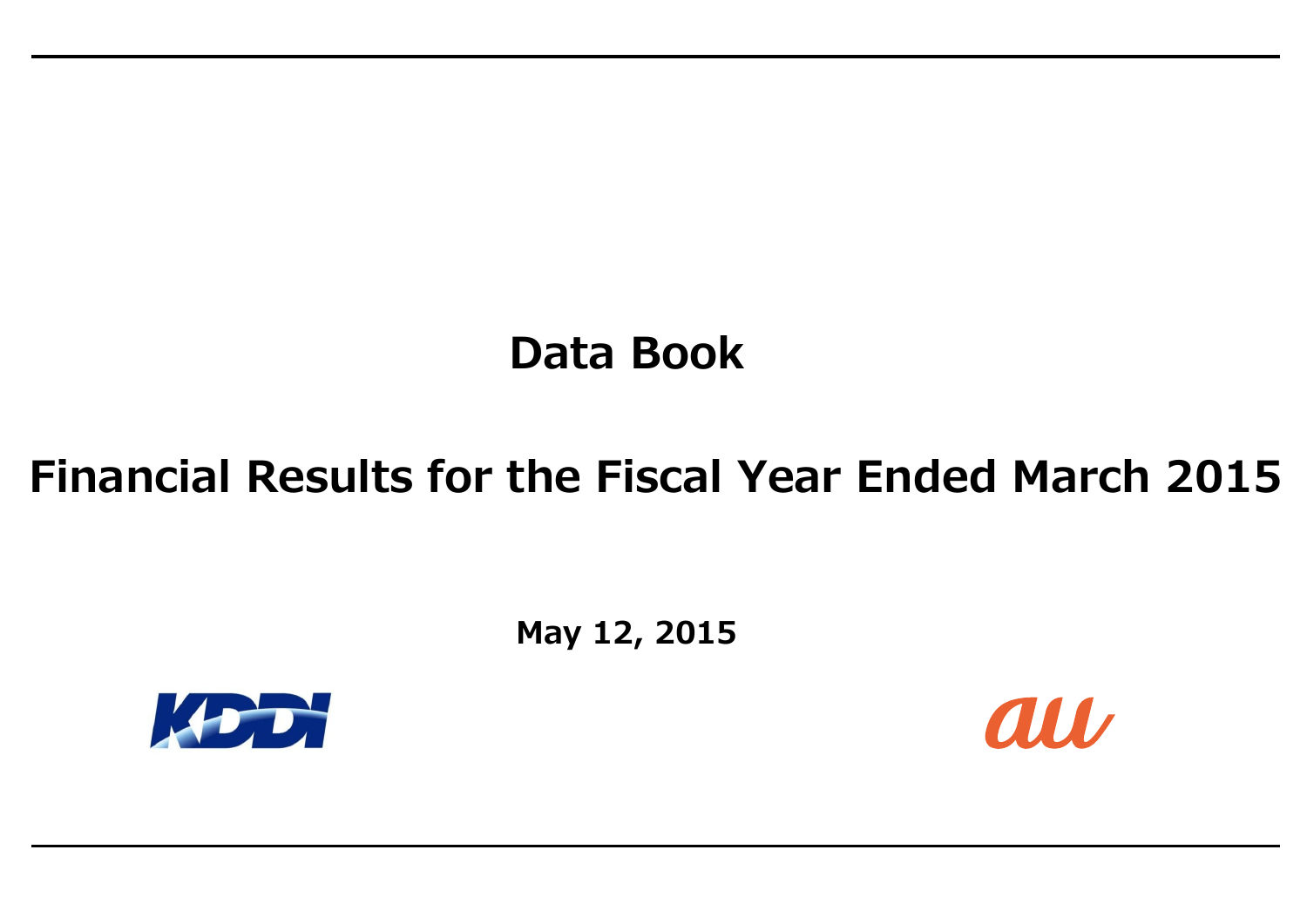**Unit: Millions of Yen**

| <b>Consolidated Statement</b>                |           |                | FY2014.3  |                |              |           |                | FY2015.3  |                |              |
|----------------------------------------------|-----------|----------------|-----------|----------------|--------------|-----------|----------------|-----------|----------------|--------------|
|                                              | <b>1Q</b> | 2Q             | 3Q        | <b>4Q</b>      | <b>Total</b> | <b>1Q</b> | 2Q             | 3Q        | <b>4Q</b>      | <b>Total</b> |
| <b>Operating revenues</b>                    | 1,002,423 | 1,051,357      | 1,126,118 | 1,153,729      | 4,333,628    | 1,020,552 | 1,111,383      | 1,219,989 | 1,221,218      | 4,573,142    |
| <b>Telecommunications business</b>           | 631,541   | 649,448        | 660,222   | 667,946        | 2,609,157    | 662,859   | 680,336        | 679,460   | 711,899        | 2,734,555    |
| <b>Other business</b>                        | 370,883   | 401,910        | 465,896   | 485,783        | 1,724,471    | 357,693   | 431,047        | 540,529   | 509,319        | 1,838,588    |
| <b>Operating income</b>                      | 178,652   | 168,961        | 185,636   | 129,996        | 663,245      | 194,791   | 189,963        | 200,268   | 156,277        | 741,299      |
| <b>Ordinary income</b>                       | 181,920   | 170,162        | 186,511   | 124,296        | 662,887      | 194,705   | 192,564        | 205,834   | 159,300        | 752,403      |
| <b>Extraordinary income (loss)</b>           | (31,609)  | (263)          | (238)     | (10, 148)      | (42, 258)    |           | 3,811          | (3,003)   | (33, 268)      | (32, 459)    |
| Net income                                   | 68,175    | 94,833         | 105,646   | 53,385         | 322,038      | 113,514   | 117,870        | 119,586   | 76,960         | 427,931      |
| <b>Comprehensive income</b>                  | 80,294    | 115,003        | 122,585   | 70,477         | 388,359      | 117,008   | 126,145        | 141,589   | 57,704         | 442,447      |
| <b>Total assets</b><br>$*1$                  | 4,580,649 | 4,634,681      | 4,843,082 |                | 4,945,757    | 4,885,478 | 5,044,090      | 5,219,284 |                | 5,250,365    |
| Shareholders' equity<br>$*1$                 | 2,580,833 | 2,883,314      | 2,865,941 |                | 2,916,990    | 2,961,217 | 3,087,776      | 3,166,109 | $\sim$         | 3,238,749    |
| Shareholders' equity ratio<br>$*1$           | 50.2%     | 55.4%          | 54.8%     |                | 55.1%        | 56.6%     | 57.2%          | 56.5%     |                | 57.3%        |
| Shareholders' equity per share (Yen)<br>$*1$ | 2,986     | 3,106          | 3,181     |                | 3,262        | 3,314     | 3,456          | 3,531     |                | 3,606        |
| Free cash flows                              | 55,000    | 118,038        | 58,907    | (5,995)        | 225,950      | (7, 313)  | 152,563        | (44, 885) | 187,364        | 287,729      |
| <b>Depreciation</b>                          | 115,143   | 113,522        | 118,763   | 122,670        | 470,098      | 117,032   | 122,576        | 126,532   | 128,430        | 494,570      |
| <b>Amortization of goodwill</b>              | 6,970     | 7,017          | 7,603     | 6,664          | 28,255       | 6,631     | 6,654          | 6,935     | 7,915          | 28,134       |
| Capex (cash flow basis)                      | 108,030   | 131,717        | 133,066   | 198,986        | 571,799      | 143,338   | 145,314        | 174,510   | 113,035        | 576,197      |
| <b>EBITDA</b>                                | 304,987   | 295,955        | 317,175   | 267,953        | 1,186,069    | 326,398   | 323,846        | 335,611   | 306,741        | 1,292,597    |
| <b>EBITDA</b> margin                         | 30.4%     | 28.1%          | 28.2%     | 23.2%          | 27.4%        | 32.0%     | 29.1%          | 27.5%     | 25.1%          | 28.3%        |
| Interest bearing debt<br>$*1 * 2$            | 1,185,683 | 890,721        | 1,041,507 | ۰.             | 1,084,967    | 1,115,975 | 1,010,597      | 1,121,568 | $\blacksquare$ | 1,002,214    |
| Net debt<br>$*1 * 2$                         | 1,017,636 | 743,019        | 833,891   | ۰.             | 872,436      | 953,795   | 811,948        | 923,857   | $\blacksquare$ | 726,278      |
| Debt / EBITDA Ratio                          |           | $\blacksquare$ | $\sim$    | $\blacksquare$ | 0.91         |           | $\blacksquare$ |           | $\blacksquare$ | 0.78         |
| $*1$<br>Debt / Equity Ratio                  | 0.52      | 0.35           | 0.39      | $\blacksquare$ | 0.40         | 0.40      | 0.35           | 0.38      |                | 0.33         |

**\* 1 These figures are as of the end of each fiscal year**

**\* 2 Including Euro yen zero coupon convertible bonds**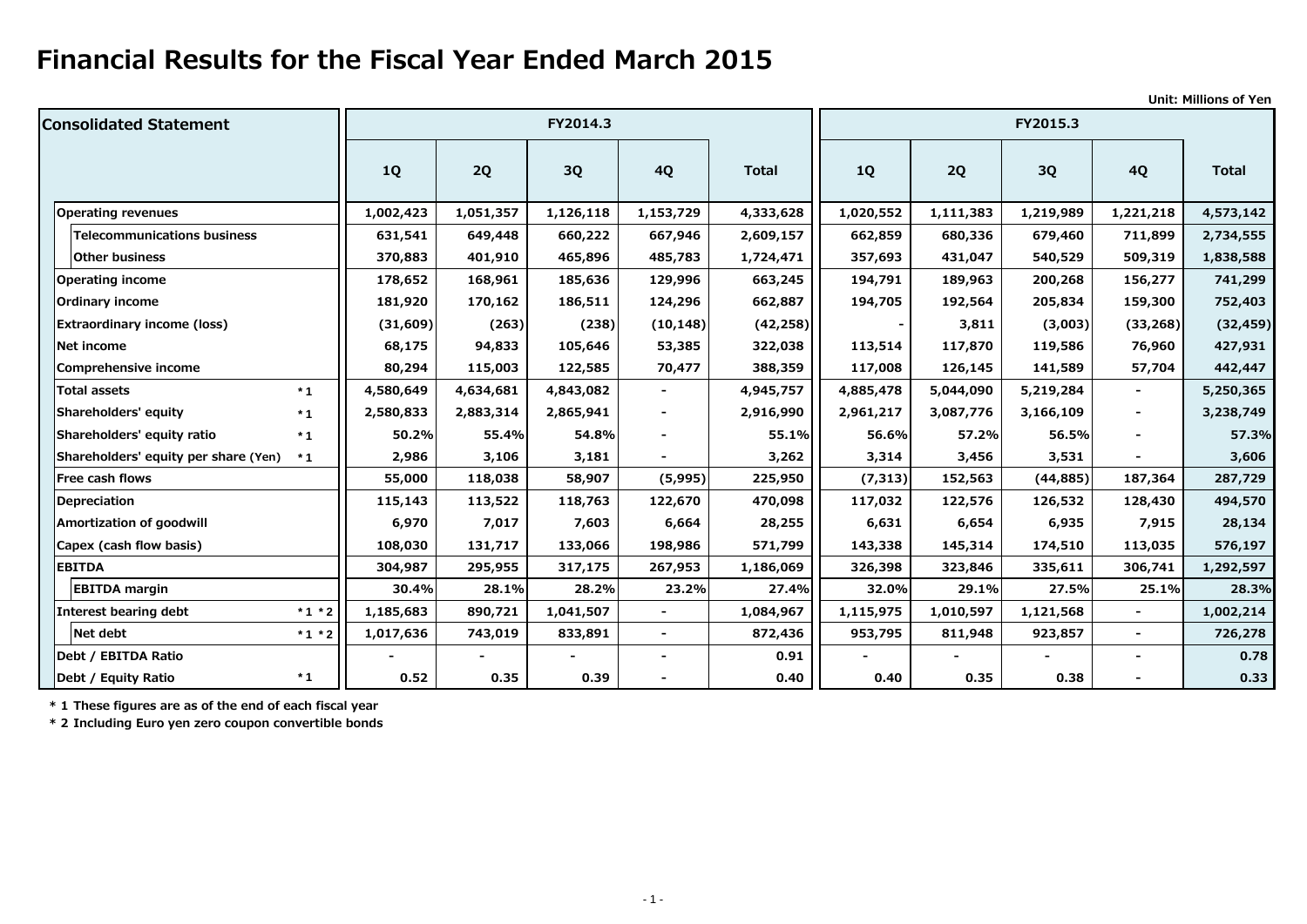### **Unit: Millions of Yen**

### **Unit: Millions of Yen**

| <b>Personal Services segment</b> |           |         | FY2014.3  |           |              | FY2015.3  |         |         |           |              |
|----------------------------------|-----------|---------|-----------|-----------|--------------|-----------|---------|---------|-----------|--------------|
|                                  | <b>1Q</b> | 2Q      | <b>3Q</b> | <b>4Q</b> | <b>Total</b> | <b>1Q</b> | 2Q      | 3Q      | <b>4Q</b> | <b>Total</b> |
| <b>Operating revenues</b>        | 784,570   | 818,869 | 886,199   | 878,213   | 3,367,851    | 780,617   | 861,861 | 955,794 | 915,022   | 3,513,294    |
| Sales outside the group          | 766,177   | 799,346 | 865,717   | 857,418   | 3,288,658    | 760,227   | 841,558 | 933,755 | 891,108   | 3,426,648    |
| Sales within the group           | 18,392    | 19,524  | 20,482    | 20,795    | 79,193       | 20,390    | 20,303  | 22,039  | 23,914    | 86,646       |
| <b>Operating income</b>          | 135,216   | 125,484 | 144,690   | 101,794   | 507,184      | 155,864   | 149,107 | 157,107 | 115,339   | 577,417      |
| Depreciation                     | 99,628    | 97,067  | 101,913   | 105,003   | 403,610      | 100,371   | 105,041 | 108,302 | 110,216   | 423,929      |
| <b>Amortization of goodwill</b>  | 5,724     | 5,482   | 6,157     | 5,102     | 22,465       | 5,036     | 5,036   | 5,036   | 5,088     | 20,195       |
| <b>EBITDA</b>                    | 244,763   | 234,230 | 257,232   | 219,482   | 955,707      | 269,033   | 263,513 | 272,098 | 243,704   | 1,048,348    |
| <b>EBITDA</b> margin             | 31.2%     | 28.6%   | 29.0%     | 25.0%     | 28.4%        | 34.5%     | 30.6%   | 28.5%   | 26.6%     | 29.8%        |

| <b>Value Services segment</b>   |           |        | FY2014.3 |           |              | FY2015.3  |           |        |           |              |
|---------------------------------|-----------|--------|----------|-----------|--------------|-----------|-----------|--------|-----------|--------------|
|                                 | <b>1Q</b> | 2Q     | 3Q       | <b>4Q</b> | <b>Total</b> | <b>1Q</b> | <b>2Q</b> | 3Q     | <b>4Q</b> | <b>Total</b> |
| <b>Operating revenues</b>       | 49,080    | 50,733 | 54,594   | 58,116    | 212,522      | 54,497    | 59,839    | 62,949 | 65,052    | 242,337      |
| Sales outside the group         | 37,508    | 38,895 | 42,548   | 45,677    | 164,629      | 42,474    | 43,812    | 45,950 | 47,471    | 179,708      |
| Sales within the group          | 11,571    | 11,837 | 12,046   | 12,439    | 47,894       | 12,023    | 16,027    | 17,000 | 17,580    | 62,629       |
| Operating income                | 13,609    | 13,624 | 13,678   | 10,696    | 51,607       | 15,187    | 15,068    | 14,010 | 13,719    | 57,984       |
| Depreciation                    | 2,212     | 2,715  | 2,460    | 2,509     | 9,897        | 2,562     | 2,680     | 2,906  | 835       | 8,984        |
| <b>Amortization of goodwill</b> | 444       | 580    | 496      | 501       | 2,021        | 530       | 529       | 784    | 656       | 2,500        |
| <b>EBITDA</b>                   | 16,287    | 16,972 | 16,889   | 14,344    | 64,493       | 18,333    | 18,392    | 17,703 | 15,581    | 70,009       |
| <b>EBITDA margin</b>            | 33.2%     | 33.5%  | 30.9%    | 24.7%     | 30.3%        | 33.6%     | 30.7%     | 28.1%  | 24.0%     | 28.9%        |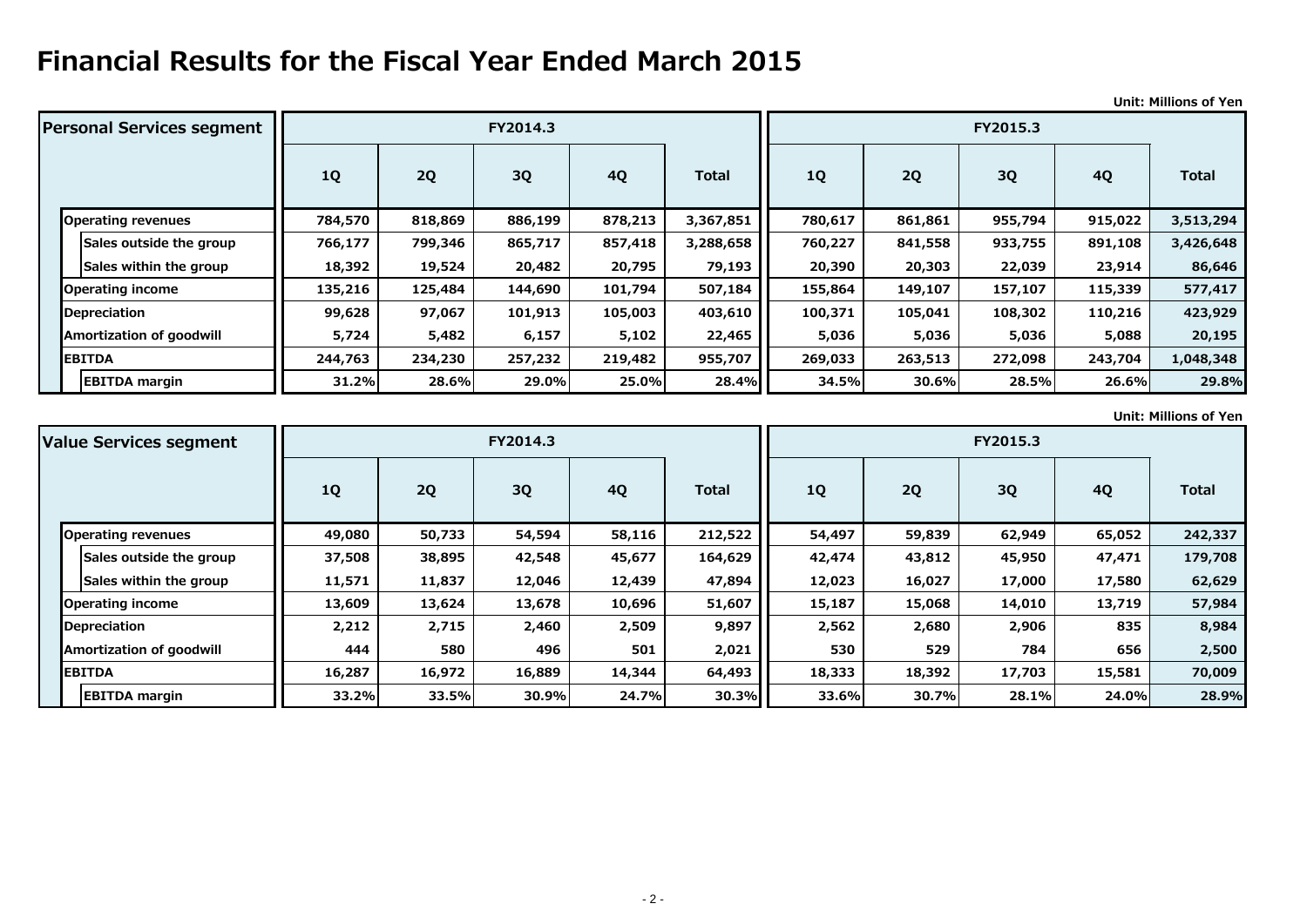**Unit: Millions of Yen**

**Unit: Millions of Yen**

| <b>Business Services segment</b> |         |         | FY2014.3  |           |              | FY2015.3  |         |         |           |              |
|----------------------------------|---------|---------|-----------|-----------|--------------|-----------|---------|---------|-----------|--------------|
|                                  | 1Q      | 2Q      | <b>3Q</b> | <b>4Q</b> | <b>Total</b> | <b>1Q</b> | 2Q      | 3Q      | <b>4Q</b> | <b>Total</b> |
| <b>Operating revenues</b>        | 157,742 | 164,352 | 168,805   | 184,012   | 674,912      | 161,883   | 165,339 | 165,589 | 176,382   | 669,193      |
| Sales outside the group          | 138,917 | 145,773 | 149,400   | 164,295   | 598,385      | 142,286   | 145,554 | 144,634 | 155,011   | 587,485      |
| Sales within the group           | 18,826  | 18,579  | 19,405    | 19,718    | 76,527       | 19,596    | 19,786  | 20,954  | 21,372    | 81,708       |
| <b>Operating income</b>          | 25,494  | 25,112  | 21,803    | 14,056    | 86,464       | 19,658    | 20,631  | 20,655  | 19,427    | 80,371       |
| Depreciation                     | 10,356  | 10,189  | 10,996    | 11,449    | 42,990       | 10,465    | 11,168  | 11,648  | 11,940    | 45,221       |
| <b>Amortization of goodwill</b>  |         |         |           |           |              |           |         |         |           |              |
| <b>EBITDA</b>                    | 36,002  | 35,588  | 33,125    | 25,992    | 130,706      | 30,253    | 32,032  | 32,545  | 32,277    | 127,107      |
| <b>EBITDA margin</b>             | 22.8%   | 21.7%   | 19.6%     | 14.1%     | 19.4%        | 18.7%     | 19.4%   | 19.7%   | 18.3%     | 19.0%        |

| Global Services segment <sup>Note</sup> |        |        | FY2014.3  |           |              | FY2015.3  |        |        |           |              |
|-----------------------------------------|--------|--------|-----------|-----------|--------------|-----------|--------|--------|-----------|--------------|
|                                         | 1Q     | 2Q     | <b>3Q</b> | <b>4Q</b> | <b>Total</b> | <b>1Q</b> | 2Q     | 3Q     | <b>4Q</b> | <b>Total</b> |
| <b>Operating revenues</b>               | 58,679 | 64,578 | 65,903    | 74,465    | 263,625      | 66,660    | 71,257 | 77,081 | 105,622   | 320,620      |
| Sales outside the group                 | 50,448 | 55,383 | 57,407    | 65,730    | 228,968      | 58,734    | 63,330 | 68,497 | 97,380    | 287,942      |
| Sales within the group                  | 8,231  | 9,195  | 8,496     | 8,735     | 34,657       | 7,925     | 7,927  | 8,584  | 8,242     | 32,678       |
| Operating income                        | 2,228  | 2,486  | 3,604     | 3,089     | 11,408       | 2,678     | 2,550  | 4,326  | 7,252     | 16,806       |
| Depreciation                            | 2,845  | 3,022  | 3,027     | 3,276     | 12,170       | 3,278     | 3,250  | 3,257  | 5,016     | 14,802       |
| <b>Amortization of goodwill</b>         | 802    | 908    | 909       | 1,016     | 3,635        | 1,020     | 1,044  | 1,068  | 2,126     | 5,257        |
| <b>EBITDA</b>                           | 5,878  | 6,428  | 7,560     | 7,420     | 27,286       | 6,979     | 6,869  | 8,708  | 14,441    | 36,998       |
| <b>EBITDA margin</b>                    | 10.0%  | 10.0%  | 11.5%     | 10.0%     | 10.4%        | 10.5%     | 9.6%   | 11.3%  | 13.7%     | 11.5%        |

Note) With certain exceptions, the fiscal period for consolidated subsidiaries for FY15.3 is 15 months, from April 1, 2014 to March 31,2015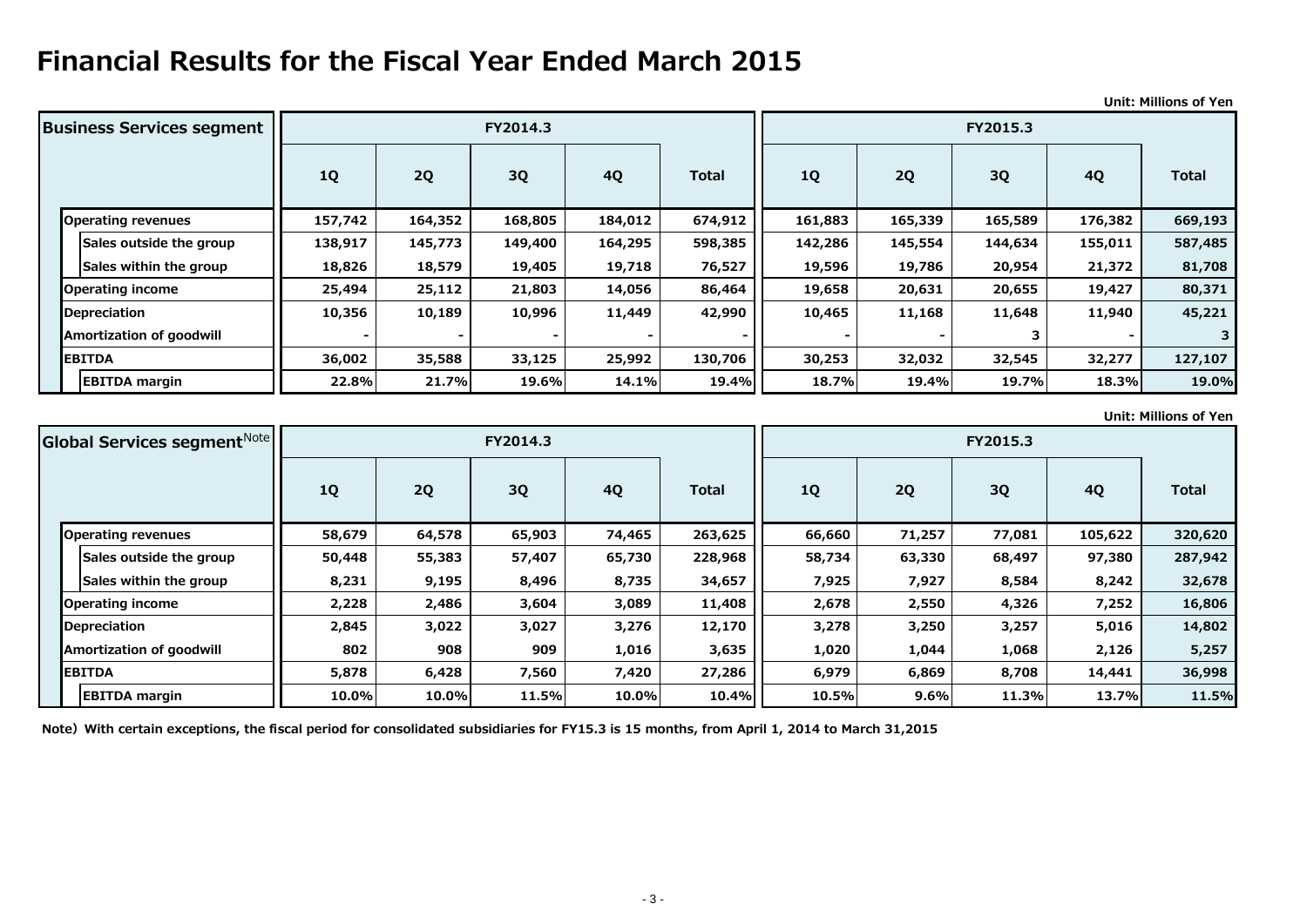|                           |           |        |          |           |              |           |        |           |           | <b>Unit: Millions of Yen</b> |  |
|---------------------------|-----------|--------|----------|-----------|--------------|-----------|--------|-----------|-----------|------------------------------|--|
| <b>lOthers</b>            |           |        | FY2014.3 |           |              |           |        | FY2015.3  |           |                              |  |
|                           | <b>1Q</b> | 2Q     | 3Q       | <b>4Q</b> | <b>Total</b> | <b>1Q</b> | 2Q     | <b>3Q</b> | <b>4Q</b> | <b>Total</b>                 |  |
| <b>Operating revenues</b> | 30,545    | 35,021 | 36,465   | 47,987    | 150,019      | 40,049    | 42,117 | 51,040    | 54,303    | 187,509                      |  |
| Sales outside the group   | 9,373     | 11,960 | 11,046   | 20,610    | 52,988       | 16,830    | 17,130 | 27,153    | 30,248    | 91,360                       |  |
| Sales within the group    | 21,172    | 23,061 | 25,420   | 27,377    | 97,030       | 23,220    | 24,987 | 23,888    | 24,055    | 96,149                       |  |
| <b>Operating income</b>   | 2,333     | 2,033  | 2,155    | 572       | 7,093        | 1,530     | 2,916  | 4,288     | 262       | 8,996                        |  |
| Depreciation              | 301       | 345    | 392      | 417       | 1,455        | 402       | 413    | 395       | 440       | 1,650                        |  |
| Amortization of goodwill  | $\sim$    | 47     | 42       | 45        | 134          | 45        | 45     | 45        | 45        | 179                          |  |
| <b>EBITDA</b>             | 2,681     | 2,447  | 2,601    | 987       | 8,715        | 1,977     | 3,378  | 4,742     | 749       | 10,847                       |  |
| <b>EBITDA</b> margin      | 8.8%      | 7.0%   | 7.1%     | 2.1%      | 5.8%         | 4.9%      | 8.0%   | 9.3%      | 1.4%      | 5.8%                         |  |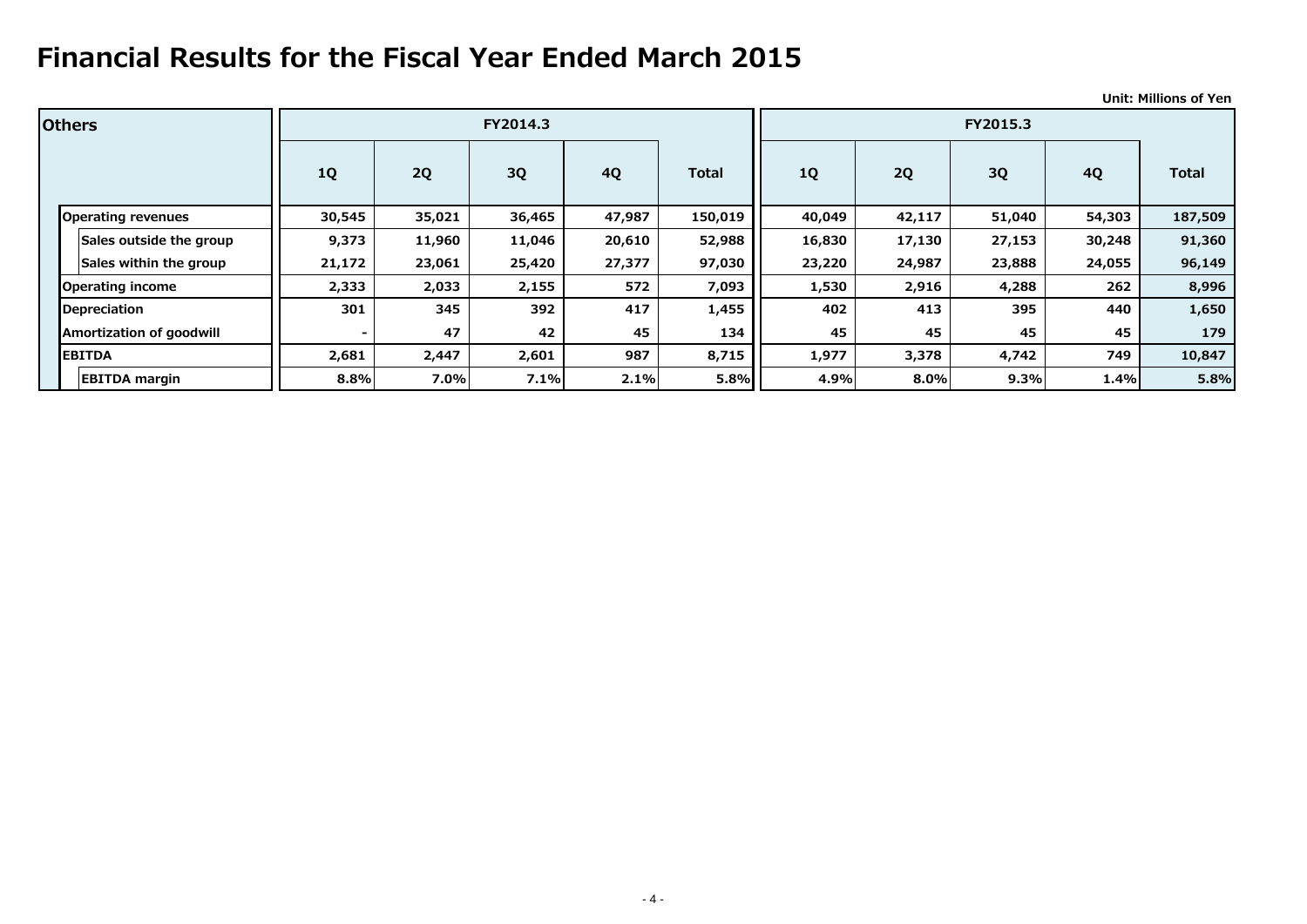### **Unit: Millions of Yen**

**Unit: Millions of Yen**

| <b>Personal Services segment</b>                         |         |           | FY2014.3 |           |              | FY2015.3  |         |         |           |              |
|----------------------------------------------------------|---------|-----------|----------|-----------|--------------|-----------|---------|---------|-----------|--------------|
| Details of operating revenues<br>Sales outside the group | 1Q      | <b>2Q</b> | 3Q       | <b>4Q</b> | <b>Total</b> | <b>1Q</b> | 2Q      | 3Q      | <b>4Q</b> | <b>Total</b> |
| <b>Operating revenues</b>                                | 766,177 | 799,346   | 865,717  | 857,418   | 3,288,658    | 760,227   | 841,558 | 933,755 | 891,108   | 3,426,648    |
| <b>Communications fee revenues</b>                       | 579,129 | 591,995   | 601,112  | 603,465   | 2,375,701    | 602,439   | 615,439 | 617,886 | 620,750   | 2,456,514    |
| <b>Mobile</b>                                            | 404,941 | 418,711   | 425,978  | 429,479   | 1,679,109    | 429,088   | 440,623 | 441,893 | 442,591   | 1,754,195    |
| Fixed-line                                               | 174,188 | 173,284   | 175,133  | 173,986   | 696,592      | 173,351   | 174,816 | 175,994 | 178,158   | 702,319      |
| $*1$<br><b>FTTH</b>                                      | 46,041  | 46,245    | 46,816   | 47,438    | 186,540      | 47,043    | 48,574  | 49,588  | 50,457    | 195,661      |
| $ CATV \cdot Cable$ -plus phone<br>$*2$                  | 111,723 | 112,476   | 113,118  | 113,425   | 450,741      | 113,245   | 113,780 | 114,498 | 114,096   | 455,620      |
| <b>Others</b>                                            | 16,425  | 14,564    | 15,199   | 13,124    | 59,311       | 13,063    | 12,462  | 11,908  | 13,605    | 51,039       |
| Handset revenues, repair revenues, others                | 187,049 | 207,350   | 264,605  | 253,953   | 912,957      | 157,788   | 226,119 | 315,869 | 270,358   | 970,134      |

**Unit: Millions of Yen**

| Value Services segment        |           |        | FY2014.3 |        |              | FY2015.3 |        |        |           |              |
|-------------------------------|-----------|--------|----------|--------|--------------|----------|--------|--------|-----------|--------------|
| Details of operating revenues |           |        |          |        |              |          |        |        |           |              |
| Sales outside the group       | <b>1Q</b> | 2Q     | 3Q       | 4Q     | <b>Total</b> | 1Q       | 2Q     | 3Q     | <b>4Q</b> | <b>Total</b> |
| <b>Operating revenues</b>     | 37,508    | 38,895 | 42,548   | 45,677 | 164,629      | 42,474   | 43,812 | 45,950 | 47,471    | 179,708      |
| Value-added revenues<br>$*3$  | 24,709    | 26,944 | 28,582   | 33,015 | 113,250      | 29,530   | 30,389 | 31,215 | 33,725    | 124,858      |
| <b>Others</b>                 | 12,800    | 11,951 | 13,966   | 12,662 | 51,379       | 12,945   | 13,424 | 14,735 | 13,746    | 54,849       |

**\* 1 KDDI + CTC + OCT + OTNet**

| <b>Business Services segment</b>    |           | FY2014.3 |         |           |              |         |         | FY2015.3 |         |              |
|-------------------------------------|-----------|----------|---------|-----------|--------------|---------|---------|----------|---------|--------------|
| Details of total operating revenues |           |          |         |           | <b>Total</b> |         | 2Q      | 3Q       | 4Q      | <b>Total</b> |
| Sales outside the group             | <b>1Q</b> | 2Q       | 3Q      | <b>4Q</b> |              | 1Q      |         |          |         |              |
| <b>Operating revenues</b>           | 138,917   | 145,773  | 149,400 | 164,295   | 598,385      | 142,286 | 145,554 | 144,634  | 155,011 | 587,485      |
| Mobile                              | 59,431    | 62,817   | 65,411  | 69,764    | 257,422      | 60,936  | 62,378  | 62,005   | 63,016  | 248,335      |
| <b>Fixed-line</b>                   | 72,587    | 74,596   | 75,376  | 83,727    | 306,287      | 72,979  | 74,544  | 74,287   | 81,902  | 303,712      |
| <b>Others</b><br>$*$ $\Lambda$      | 6,899     | 8,361    | 8,613   | 10,804    | 34,676       | 8,371   | 8,631   | 8,343    | 10,093  | 35,438       |

**\* 2 Revenues from J:COM Group's & JCN Group's operations including broadcasting, Internet, telephone, VOD, construction charges and revenues of Cable-plus phone** 

**\* 3 Sales of "in-house and cooperative services including au Smart Pass + settlement commissions + advertising" of Personal Services segment's au subscriptions**

**\* 4 Subsidiary sales in Business Services segment**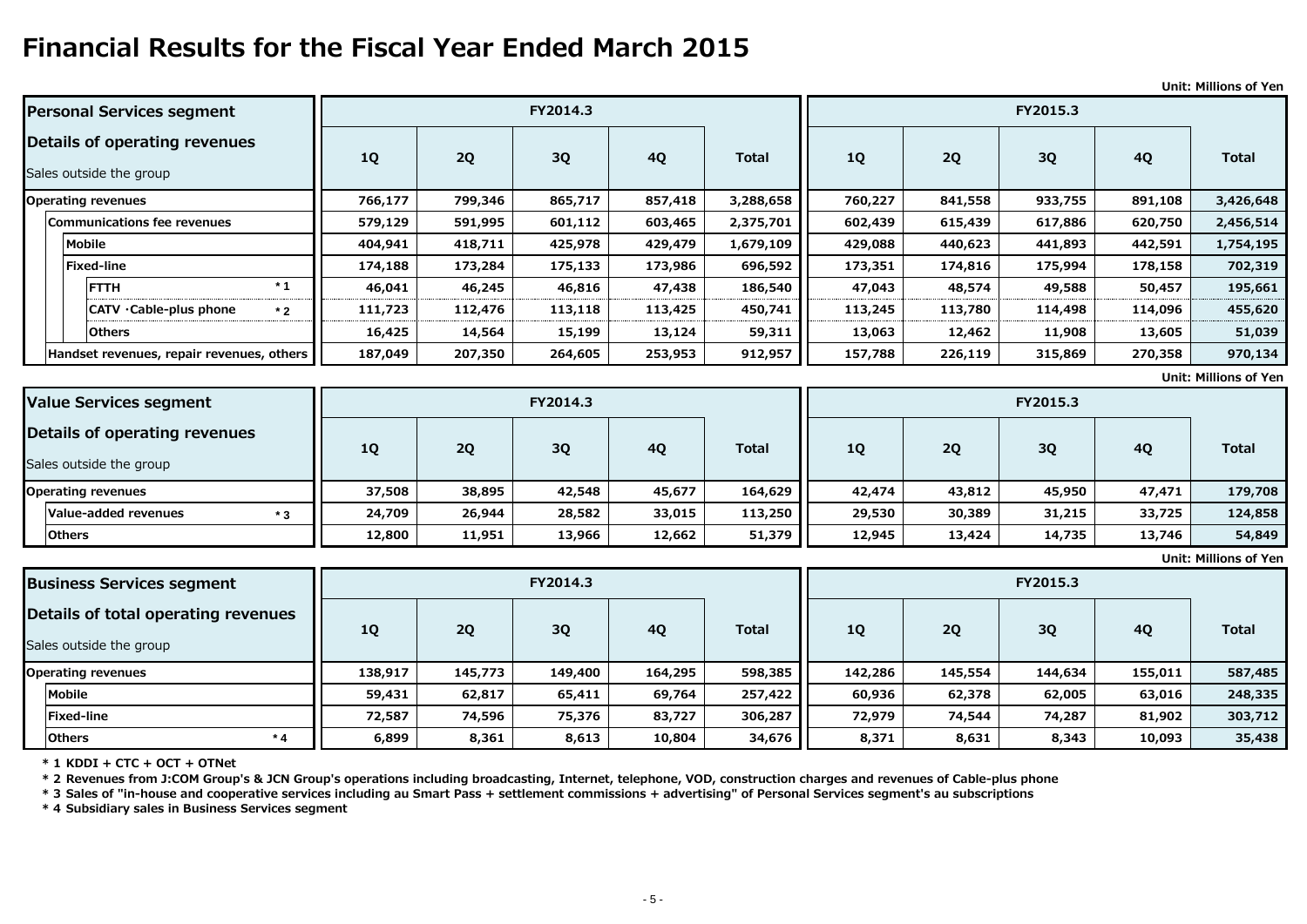## **Forecast for the Fiscal Year Ending March 2016(IFRS)**

Note

### ■ Consolidated ■By Segment

|                                  | <reference></reference>  | <b>Unit: Millions of Yen</b>           |                                                                   | <b>Unit: Millions of Yen</b>           |
|----------------------------------|--------------------------|----------------------------------------|-------------------------------------------------------------------|----------------------------------------|
| <b>Consolidated Statement</b>    | FY2015.3<br><b>Total</b> | FY2016.3<br><b>Total</b><br>(Forecast) | <b>Personal Services segment</b>                                  | FY2016.3<br><b>Total</b><br>(Forecast) |
| <b>Operating revenues</b>        | 4,266,296                | 4,400,000                              | <b>Operating revenues</b><br>Sales outside the group              | 3,400,000<br>3,300,000                 |
| Operating income                 | 665,865                  | 820,000                                | au ARPA revenues<br><b>Fixed-line communications fee revenues</b> | 1,740,000<br>750,000                   |
| Operating margin                 | 15.6%II                  | 18.6%                                  | Handset revenues, repair revenues, etc.                           | 710,000                                |
| Net income attributable to KDDI  | 396,073                  | 490,000                                | <b>Others</b>                                                     | 100,000                                |
| Free cash flows                  | 337,392                  | 280,000                                | Sales within the group                                            | 100,000                                |
| <b>Depreciation</b>              | 522,175                  | 557,000                                | <b>Operating income</b>                                           | 650,000                                |
| Loss on disposal of fixed assets | 42,374                   | 23,000                                 | Depreciation                                                      | 480,000                                |
| Capex (cash flow basis)          | 667,652                  | 600,000                                | Loss on disposal of fixed assets                                  | 20,000                                 |
| <b>EBITDA</b>                    | 1,285,162                | 1,400,000                              | <b>EBITDA</b>                                                     | 1,150,000                              |
| <b>EBITDA</b> margin             | 30.1%                    | 31.8%                                  | <b>EBITDA</b> margin                                              | 33.8%                                  |

|                                        |           | <reference> Unit: Millions of Yen</reference> |                                         | Unit: Millions of Yen |                                  | <b>Unit: Millions of Yen</b> |
|----------------------------------------|-----------|-----------------------------------------------|-----------------------------------------|-----------------------|----------------------------------|------------------------------|
| <b>Consolidated Statement</b>          | FY2015.3  | FY2016.3                                      | <b>Personal Services segment</b>        | FY2016.3              | <b>Business Services segment</b> | FY2016.3                     |
|                                        | Total     | Total                                         |                                         | <b>Total</b>          |                                  | <b>Total</b>                 |
|                                        |           | (Forecast)                                    |                                         | (Forecast)            |                                  | (Forecast)                   |
| <b>Operating revenues</b>              | 4,266,296 | 4,400,000                                     | <b>Operating revenues</b>               | 3,400,000             | <b>Operating revenues</b>        | 630,000                      |
|                                        |           |                                               | Sales outside the group                 | 3,300,000             | Sales outside the group          | 550,000                      |
| Operating income                       | 665,865   | 820,000                                       | lau ARPA revenues                       | 1,740,000             | Mobile                           | 230,000                      |
|                                        |           |                                               | Fixed-line communications fee revenues  | 750,000               | Fixed-line                       | 270,000                      |
| Operating margin                       | 15.6%     | 18.6%                                         | Handset revenues, repair revenues, etc. | 710,000               | <b>Others</b>                    | 50,000                       |
| <b>Net income attributable to KDDI</b> | 396,073   | 490,000                                       | <b>Others</b>                           | 100,000               | Sales within the group           | 80,000                       |
| <b>IFree cash flows</b>                | 337,392   | 280,000                                       | Sales within the group                  | 100,000               | <b>Operating income</b>          | 54,000                       |
| Depreciation                           | 522,175   | 557,000                                       | <b>Operating income</b>                 | 650,000               | Depreciation                     | 47,000                       |
| Loss on disposal of fixed assets       | 42,374    | 23,000                                        | Depreciation                            | 480,000               | Loss on disposal of fixed assets | 2,000                        |
| Capex (cash flow basis)                | 667,652   | 600,000                                       | Loss on disposal of fixed assets        | 20,000                | <b>EBITDA</b>                    | 103,000                      |
| <b>EBITDA</b>                          | 1,285,162 | 1,400,000                                     | <b>EBITDA</b>                           | 1,150,000             | <b>EBITDA</b> margin             | 16.3%                        |
| <b>EBITDA</b> margin                   | 30.1%     | 31.8%                                         | <b>EBITDA</b> margin                    | 33.8%                 |                                  |                              |

|                                  | Unit: Millions of Yen      |                                  | <b>Unit: Millions of Yen</b> |
|----------------------------------|----------------------------|----------------------------------|------------------------------|
| <b>Value Services segment</b>    | FY2016.3                   | <b>Global Services segment</b>   | FY2016.3                     |
|                                  | <b>Total</b><br>(Forecast) |                                  | <b>Total</b><br>(Forecast)   |
| <b>Operating revenues</b>        | 280,000                    | <b>Operating revenues</b>        | 325,000                      |
| Sales outside the group          | 210,000                    | Sales outside the group          | 295,000                      |
| <b>Value-added ARPA revenues</b> | 155,000                    | Sales within the group           | 30,000                       |
| <b>Others</b>                    | 55,000                     | <b>Operating income</b>          | 31,000                       |
| Sales within the group           | 70,000                     | <b>Depreciation</b>              | 13,000                       |
| <b>Operating income</b>          | 79,000                     | Loss on disposal of fixed assets | $\mathbf{o}$                 |
| Depreciation                     | 10,500                     | <b>EBITDA</b>                    | 44,000                       |
| Loss on disposal of fixed assets | 500                        | <b>EBITDA</b> margin             | 13.5%                        |
| <b>EBITDA</b>                    | 90,000                     |                                  |                              |
| <b>EBITDA</b> margin             | 32.1%                      |                                  |                              |

| Unit: Millions of Yen |                                         | <b>Unit: Millions of Yen</b> |  |  |  |  |  |  |
|-----------------------|-----------------------------------------|------------------------------|--|--|--|--|--|--|
| FY2016.3              | Global Services segment<br><b>Total</b> |                              |  |  |  |  |  |  |
| (Forecast)            |                                         | <b>Total</b><br>(Forecast)   |  |  |  |  |  |  |
| 280,000               | <b>Operating revenues</b>               | 325,000                      |  |  |  |  |  |  |
| 210,000               | Sales outside the group                 | 295,000                      |  |  |  |  |  |  |
| 155,000               | Sales within the group                  | 30,000                       |  |  |  |  |  |  |
| 55,000                | <b>Operating income</b>                 | 31,000                       |  |  |  |  |  |  |
| 70,000                | Depreciation                            | 13,000                       |  |  |  |  |  |  |
| 79,000                | Loss on disposal of fixed assets        |                              |  |  |  |  |  |  |
| 10,500                | <b>EBITDA</b>                           | 44,000                       |  |  |  |  |  |  |
| 500                   | <b>EBITDA</b> margin                    | 13.5%                        |  |  |  |  |  |  |
|                       |                                         |                              |  |  |  |  |  |  |

Note) The figures for the fiscal year ended March 2015 based on IFRS, are preliminary figures before audit.

 **Accordingly, please be advised that the actual results of business performance may differ substantially from the projections described here.**